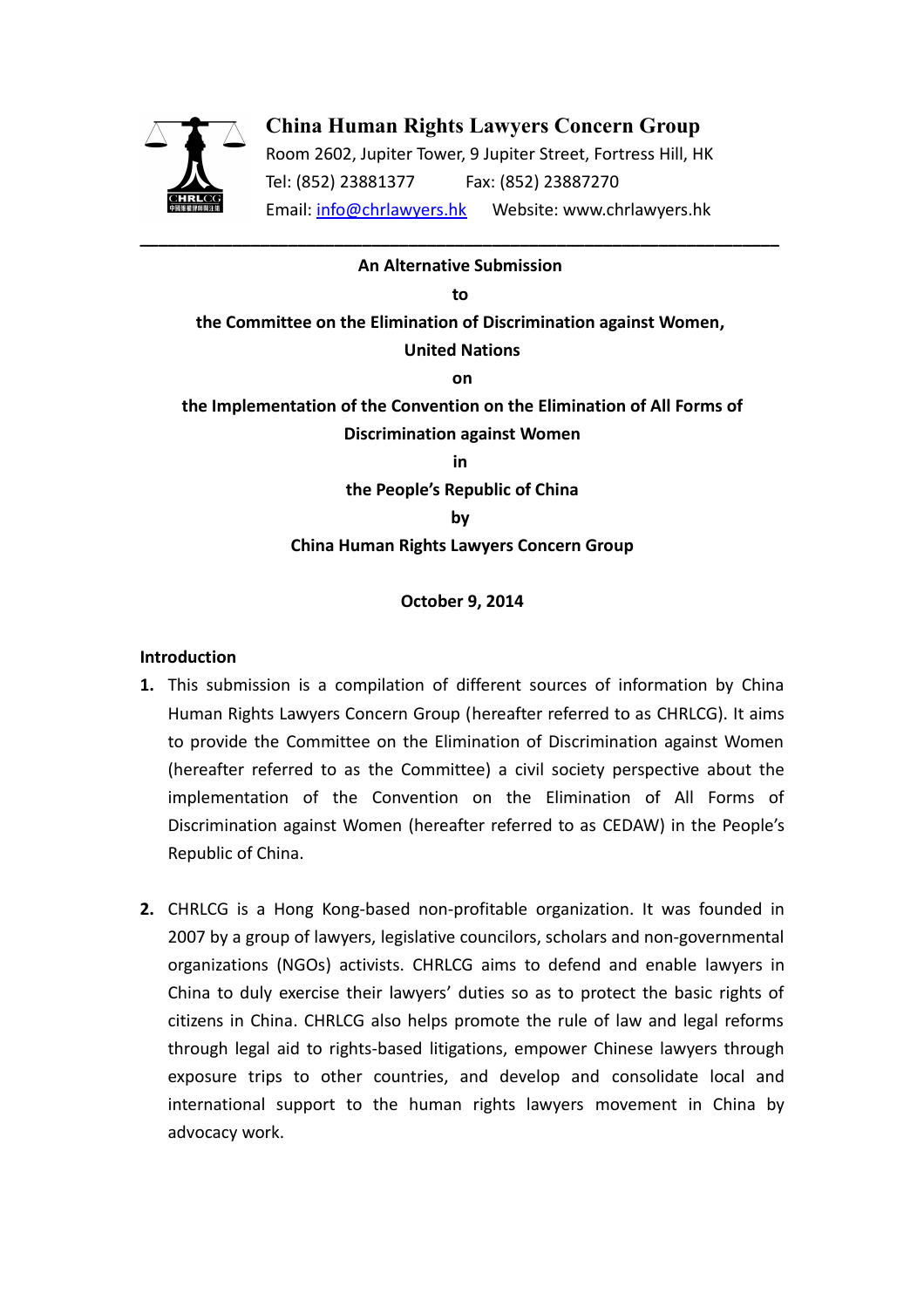**3.** This submission is mainly divided into two parts, violence against women and the rights of disabled women. The first part covers three areas, i) violence against female human rights defenders, ii) violence against human rights defenders' families and iii) sexual violence against girls. Recommendations are listed in each big area.

# **A. Violence against women**

# **Articles 1 and 3**

For the purposes of the present Convention, the term "discrimination against women" shall mean any distinction, exclusion or restriction made on the basis of sex which has the effect or purpose of impairing or nullifying the recognition, enjoyment or exercise by women, irrespective of their marital status, on a basis of equality of men and women, of human rights and fundamental freedoms in the political, economic, social, cultural, civil or any other field.

States Parties shall take in all fields, in particular in the political, social, economic and cultural fields, all appropriate measures, including legislation, to ensure the full development and advancement of women, for the purpose of guaranteeing them the exercise and enjoyment of human rights and fundamental freedoms on a basis of equality with men.

- **4.** In its General Recommendation No. 19 (11th session, 1992), the Committee clearly points out that "gender-based violence is a form of discrimination that seriously inhibits women's ability to enjoy rights and freedoms on a basis of equality with men".
- **5.** Gender-based violence, which impairs or nullifies the enjoyment by women of human rights and fundamental freedoms under general international law or under human rights conventions, is discrimination within the meaning of article 1 of the Convention. These rights and freedoms include:
- (a) The right to life;
- (b) The right not to be subject to torture or to cruel, inhuman or degrading treatment or punishment;
- (c) The right to equal protection according to humanitarian norms in time of international or internal armed conflict;
- (d) The right to liberty and security of person;
- (e) The right to equal protection under the law;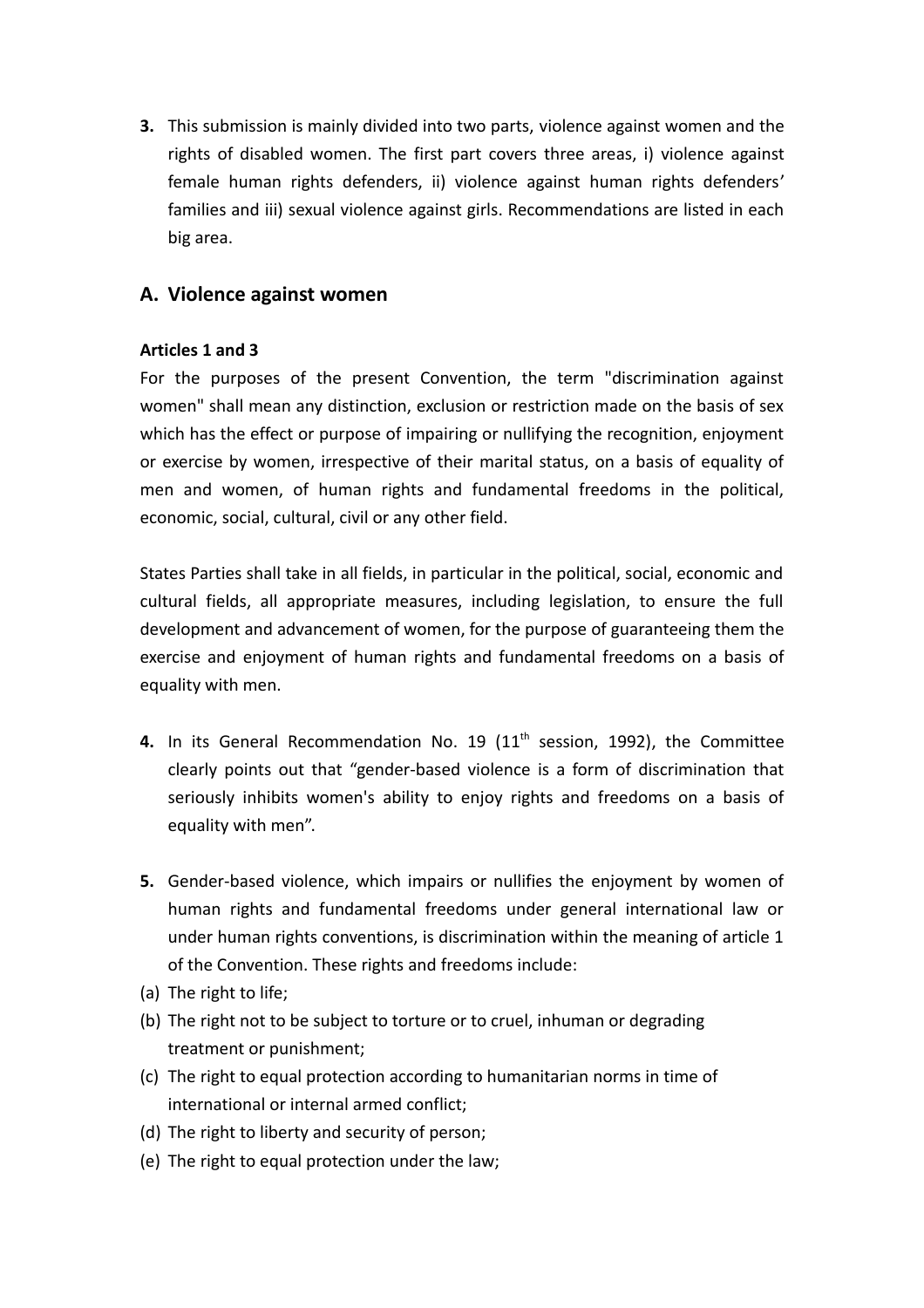- (f) The right to equality in the family;
- (g) The right to the highest standard attainable of physical and mental health;
- (h) The right to just and favourable conditions of work.
- **6.** The Committee is very concerned about the growth of violence against women in China. In Article 22 of its concluding comments in August 2006, the Committee states:

The Committee urges the State party (the Chinese authorities) to adopt a comprehensive law on violence against women and to ensure that all forms of violence against women and girls, both in the public and private spheres, constitute a crime punishable under criminal law. It calls upon the State party to provide immediate means of redress and protection to women and girls victims of violence, in accordance with the Committee's general recommendation 19. The Committee also encourages the State party to enhance victims' access to justice and redress, for example, through training aimed at judicial officers, including judges, lawyers and prosecutors, in order to enhance their capacity to deal with violence against women in a gender-sensitive manner and ensure that claims are investigated expeditiously, including incidents of violence against women in detention centre. It also calls upon the State party to strengthen its system of data collection in regard to all forms of violence against women and to include such information in its next report.

**7.** Today, eight years after, a comprehensive law on violence against women is still not yet in place in China. It is particularly absent in dealing with sexual violence. In its country reports 7-8 in 2012, the Chinese authorities have still limited its policies in domestic violence, violence in private area, and have neglected the violence against women in public sphere. No positive public policy has been conducted to prevent all forms of violence against women, especially underage girls.

## **I. Violence against female lawyers and human rights defenders**

**8.** Increasing government attack against human right lawyers in China has seriously concerned the local and international community. Since the arrest of Xu Zhiyong in 2013, a law professor and a leading figure of the New Citizens Movement in China, government suppression against human rights lawyers has been intensified. More than 20 lawyers have been detained or arrested, and at least four of them are still being detained.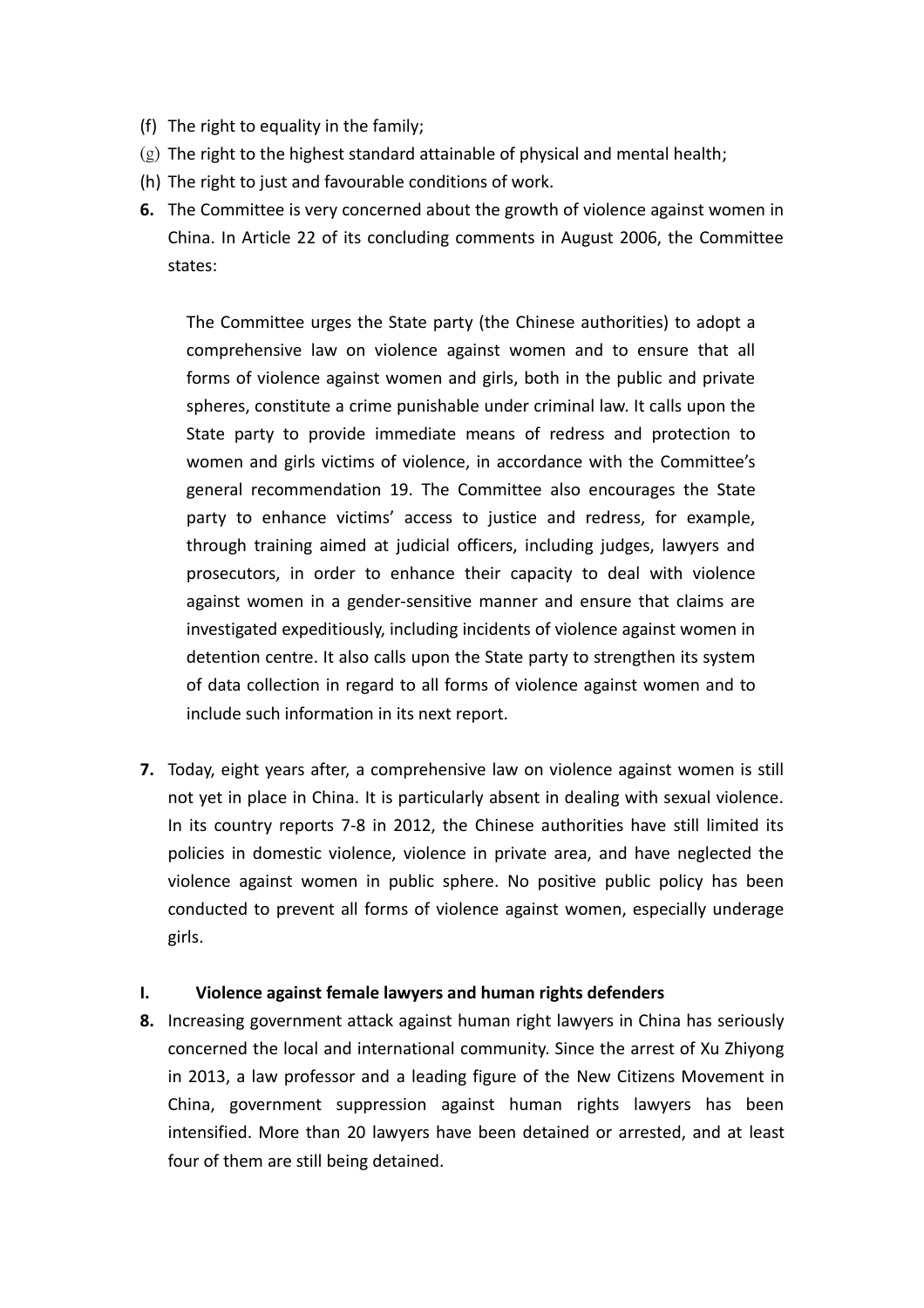- **9.** In March 2014, three lawyers were detained and physically tortured when they went with their clients' families to visit the so-called "black jail", the Jiansanjiang Legal Education Centre, in which numerous Falun Gong practitioners have been detained. After medical examination, all three lawyers were found fractured ribs.
- **10.** Numerous conflicts with the police occurred in police station, detention centres and even in the court when human rights lawyers exercise their lawyers' duties. Some lawyers were physically attacked or were detained for a short period. One of the common conflicts between lawyers and the police and the court is security check in the court.
- **11.** Today, the court in China usually requests all persons to go through security check before going in the court. Human rights lawyers, however, see the security check as legally ungrounded, unreasonable and humiliated because the law only requests a lawyer to show three documents, lawyer license, certificate of the lawyer's law firm and client's authorization letter, before going in the court. Most human rights lawyers refuse to go through security check and are often stopped to go in the court. Physical attack against lawyers sometimes occurs.
- **12.** On April 4, 2014, Lawyer Wang Yu, a female lawyer, refused to go through security check in Zhongshan Court, Dalian. The judge ordered the court police to attack Lawyer Wang. Several male police caught Lawyer Wang's shoulders and arms and force her to go through security check. Usually only female police would take security check against women, but this time, the police not only physically attacked Lawyer Wang, but also did sexual violence against her. Lawyers are worried that such situation will happen in other places. Female lawyers will face physical and sexual violence in the court.
- **13.** Huang Yin, a friend of Gao Zhisheng, a prominent human rights lawyers in China, helped Lawyer Gao to take care of his nephew in 2015. The police kidnapped her on the same day Gao's nephew came to Huang's shop. Two days later, Huang was released but her landlord requested her to leave her apartment immediately. The police also forced her to leave Beijing. They even fought her seriously, but she was determined to stay in Beijing. Since then, Huang was kidnapped and detained by the police many times and received serious physical violence each time. Huang was forced to move home for nine times.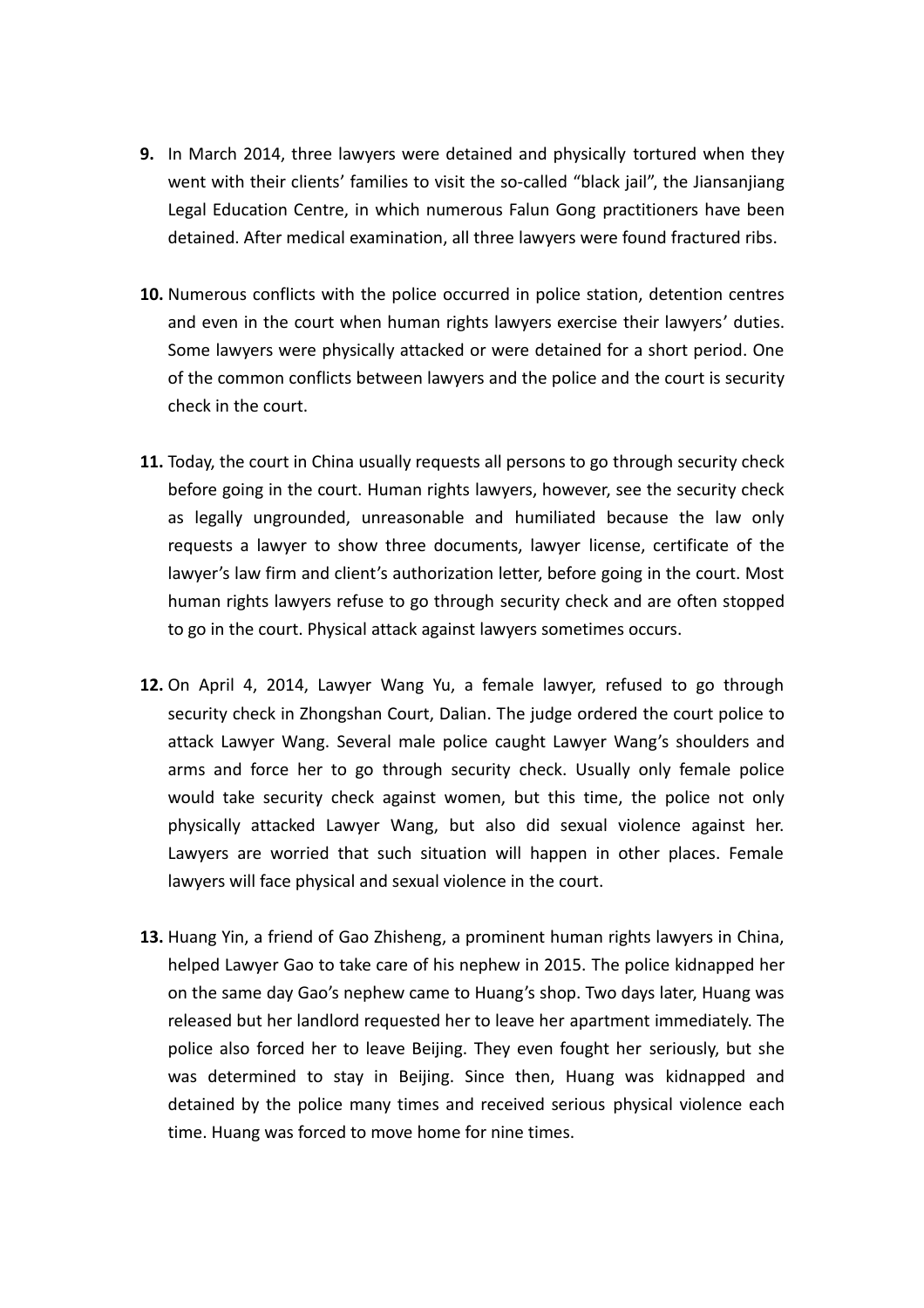**14.** On March 4, 2013, a day after receiving chemical treatment of cancer, Huang was kidnapped by the police again. It lasted for 15 days. During the detention, she was dressed off and turned naked while she was forced to clean the floor in front of male customary staffs. Sanitary napkin was not offered when she was menstruating. She was breeding and blood shed out on the floor. As a human rights defender, Huang suffered from serious physical and sexual violence.

## **II. Violence against families of human rights defenders**

- **15.** Families of human rights defenders in China have suffered various forms of violence due to their family members' political beliefs, association and actions. Many of them are women or little girls.
- **16.** Gao Gege, the daughter of human rights lawyer Gao Zhisheng, was under severe surveillance since 2005 when he was 12 years old. She was constantly harassed by the police. The police followed her in 24 hours no matter she was in school or at home. It made her under serious psychological threat. Moreover, Gao Gege was beaten by the police more than once when she tried to contact other people by phone. Gao Gege was stopped to contact with outside by phone or through the Internet. When she was under surveillance, she could not even close the door when she went to toilet. The culmination of such traumatic experiences left Gao Gege on the edge of breakdown where reportedly, she attempted to starve herself and tried to commit suicide several times.
- **17.** Zhang Anni, the 10-year-old daughter of human rights activist Zhang Lin, was forcibly removed by police from her school in Hefei on 27 February 2013. She was detained in police custody for more than three hours alone without any access to her parents or lawyers. No necessity such as water and food was provided during the detention. The Chinese authorities wanted, by detaining Zhang Anni, to force Zhang Lin to go back to Bengbu.
- **18.** Wang Zang, a poet in Beijing, was criminally arrested because he openly supported the "Occupy Central" campaign in Hong Kong in October 2014. His wife and her little girl (under the age of two) were also detained from 4pm on October 8 to 1am on October 9 in Songzhuang police station. They were not given any food and the baby's face was also hurt.

## **Recommendations:**

**19. The Committee should demand that the Chinese authorities have to stop any**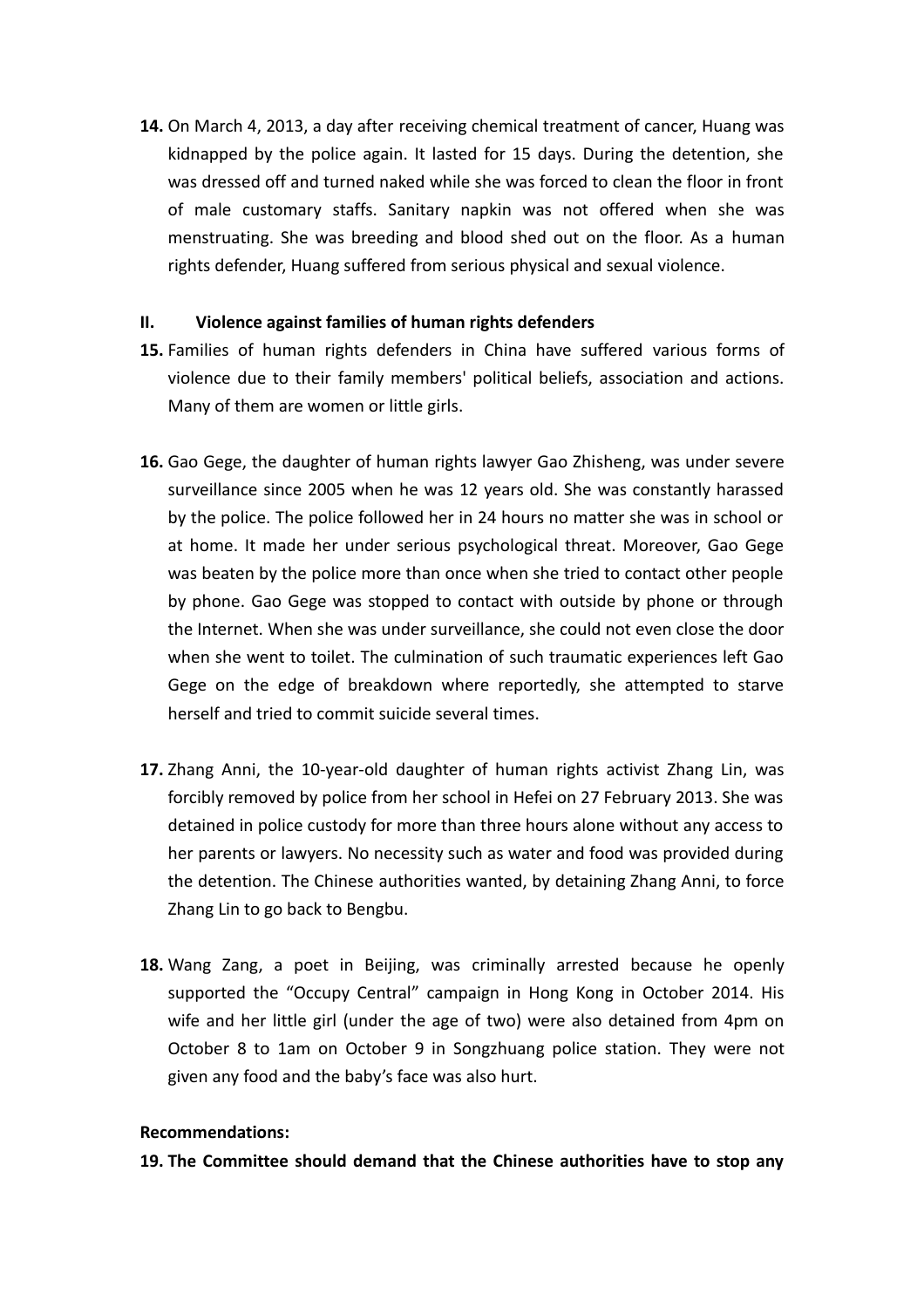**measures against women or girls due to their and their family members' beliefs and actions, and vice versa. No women, especially little girls, can be used as a tool to control the behaviours of their family members.**

**20. The Committee should demand that the Chinese authorities should establish an independent human rights institution immediately to evaluate and monitor how the provisions of CEDAW are implemented in China. The Chinese authorities have failed to fully implement the provisions of CEDAW and there is no measure to monitor the activities of the authorities. An independent human rights institution, under the monitoring of non-governmental organizations, provides a protection mechanism to enhance women's rights. The independent human rights institution in China should be able to receive, investigate and handle complaints about any forms of violations of women's rights and to advise and monitor the behaviours of government bodies and of their officials.**

#### **III. Sexual Violence against Girls in School**

- **21.** In Article 22 of its concluding comments in August 2006, the Committee urges the Chinese authorities to adopt a comprehensive law on violence against women and to ensure that all forms of violence against women and girls, both in the public and private spheres, constitute a crime punishable under criminal law.
- **22.** Since 2013, the cases of sexual violence against underage girls in school have been frequently reported in media. In 2013, the cases of sexual violence against underage girls reported in media are 125 cases. General teachers are the largest criminal population in those cases, 33 cases reported, and then headmasters, the second largest group, 10 cases reported, and then government officers, the third, 6 cases reported<sup>[1](#page-5-0)</sup>.
- **23.** In its country reports 7 and 8 in 2012, the Chinese authorities have still limited its policies in domestic violence, violence in private area, and have neglected the violence against women in public sphere. Comprehensive public policies have not been introduced to prevent all forms of violence against women, especially underage girls.
- **24.** In Ruichang City, Jiangxi Province, 7 girls were sexually molested by a 62-year-old supply teacher from September 2012 to May 2013, and later they were infected with venereal diseases.

<span id="page-5-0"></span><sup>1</sup> *New Beijing News*, " A sexual Violence Case Reported Every Three Days in 2013" (in Chinese), March

<sup>3, 2014,</sup> http://epaper.bjnews.com.cn/html/2014-03/03/content\_497652.htm?div=-1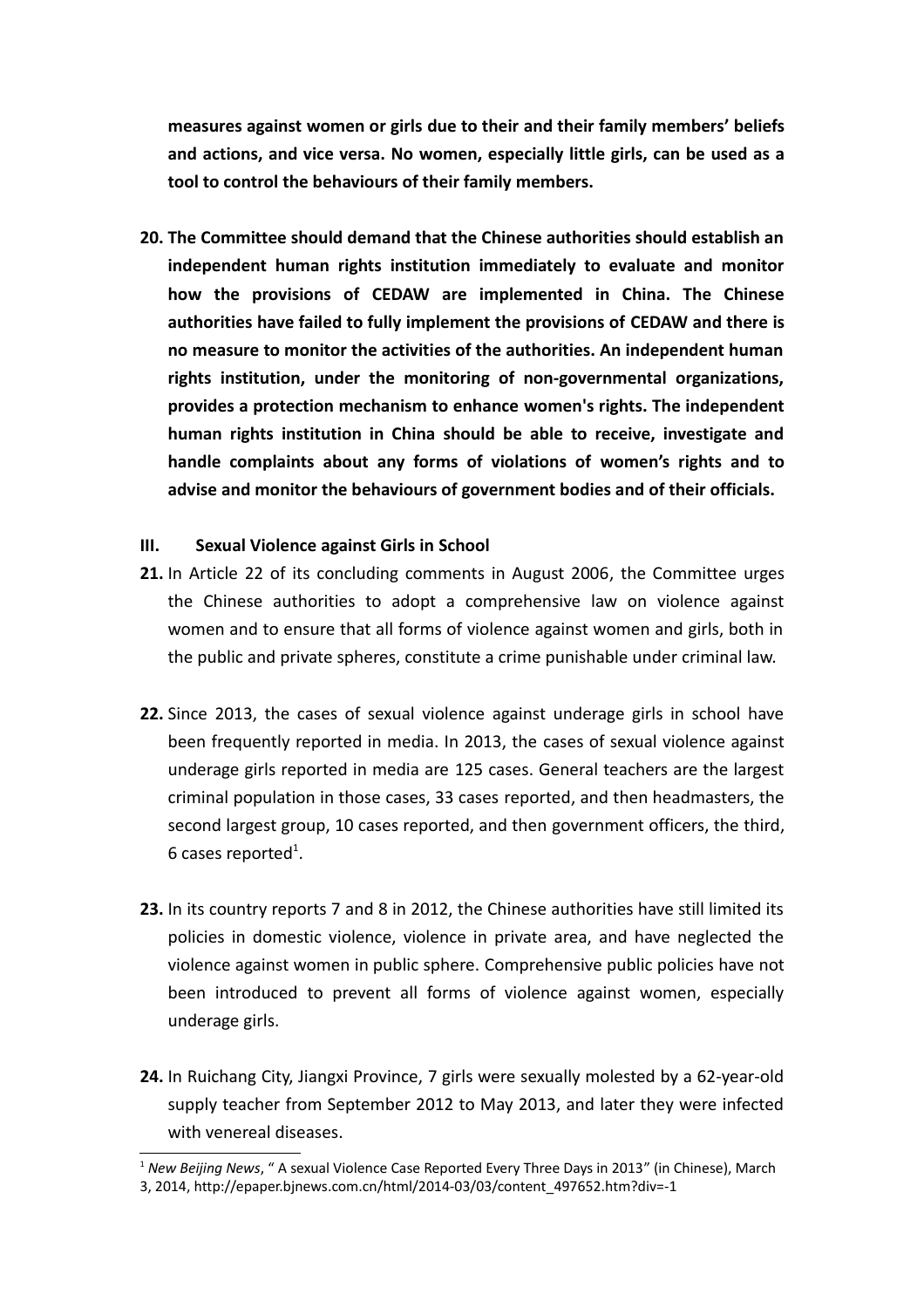- **25.** Similar incidents occurred throughout the country. In Guizhou Province, four government officials were part of a group of seven men who forced 10 young girls into prostitution in 2007 and 2008. In October 2011, four village officials in Shaanxi Province raped a young girl under the age of 12. In southern Guangzhou Province, a former deputy police chief raped at least 23 young girls.
- **26.** On May 9, 2013, six primary school girls in Wanning City, Hainan Province, were drugged and sexually molested at a hotel by their school principal and another official. The girls aged 11 to 14 went to a karaoke bar with the principal and a government official till early morning, when two of the girls left with the official and four with the principal to a hotel. Each girl had been examined and found a ruptured hymen. A girl even had profuse vaginal bleeding when she was found. Moreover, the girls appeared dopey and drowsy when she was found. Their parents believed that their daughter had been drugged.
- **27.** Initially, the local authorities charged the suspects"the crime of prostituting girls under the age of 14" instead of "the crime of rape" because the local authorities said that the principal had given presents to the girls as rewards. The girls were regarded as prostitutes only. It is a much less serious crime. Under serious criticism by the victims' families and the media, the local authorities charged the two suspects "the crime of rape" and the principal was sentenced for imprisonment for 13.5 years, and the government official, 11 years.

#### **Recommendations:**

- **28. The Committee should strongly urge the Chinese authorities again to adopt a comprehensive law on violence against women and to ensure that all forms of violence against women and girls, both in the public and private spheres, constitute a crime punishable under criminal law.**
- **29. The Committee should urge the Chinese authorities to abolish "the crime of prostituting girls under the age of 14" and make new laws and regulations for sexual violence against children.**
- **30.** The Committee remains concerned by "the lack of statistical data concerning all forms of violence against women. The Committee is also concerned about reported incidents of violence against women in detention centres" (Article 21 of the Committee's concluding comments in August 2006). The Committee also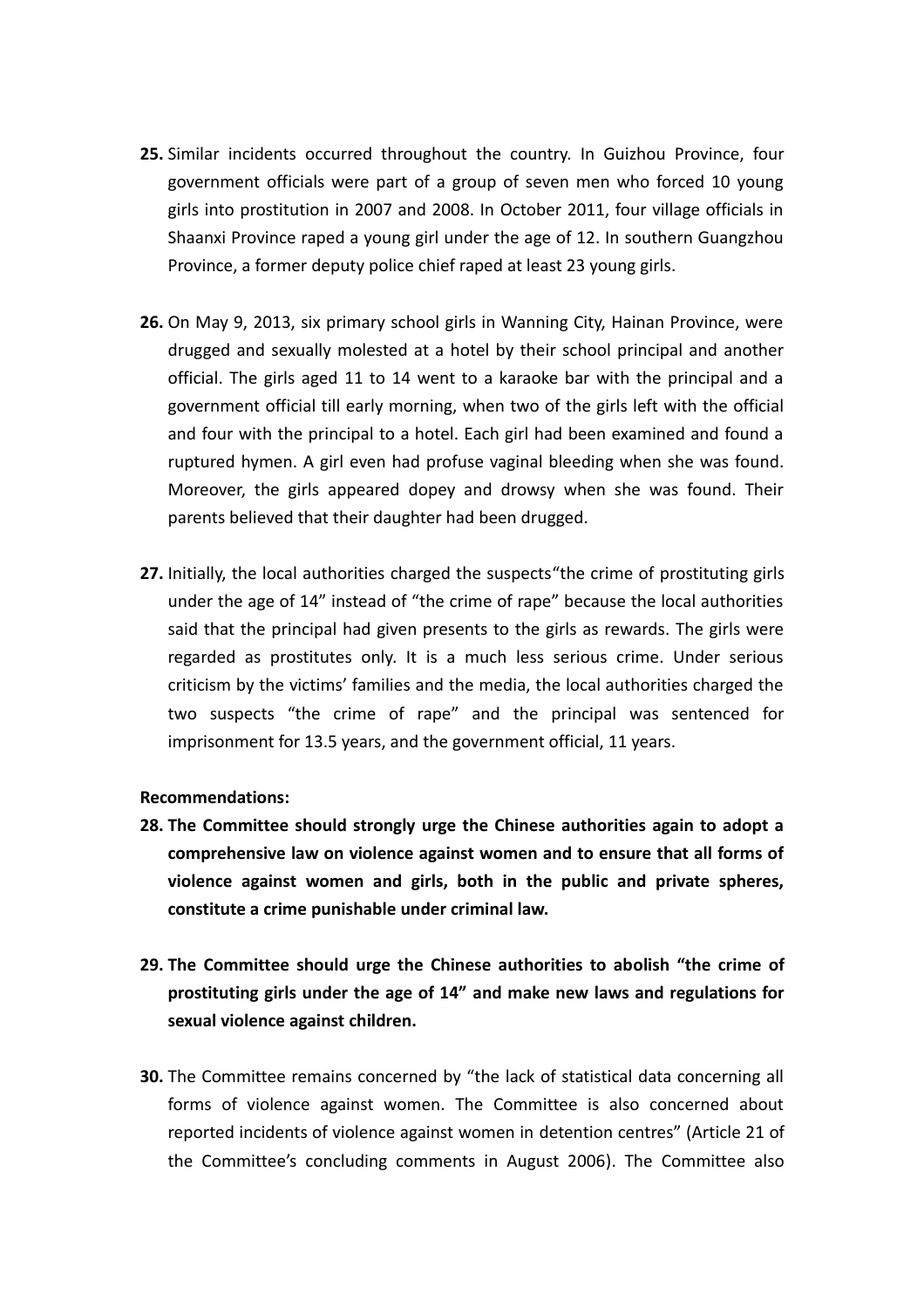urges the Chinese authorities to strengthen its system of data collection in regard to all forms of violence against women and to include such information in its next report.

- **31.** In Appendix 37 of its country reports 7 and 8 in 2012, the Chinese authorities submitted the Committee the data of the rape cases whose criminals had been arrested, but the data of the sexual violence against underage persons are not reported, including the victims' gender and region differences and the number of sexual violence in school.
- **32.** A field research was conducted in the late 2013. 182 units of the Public Security Bureau and the Education Ministry in six provinces in China, Shanxi, Henan, Guangdong, Yunnan, Zhejiang and Gansu, were requested to release the information about the cases of sexual violence in school in their areas in 2009- 2013 and their follow-up plans. Only 62 units replied. Among them, four units admitted that sexual violence happened in school in their areas in 2009-2013, totally 13 cases. 12 units replied that no sexual violence occurred in their arears in 2009-2013. Two units had no such data and 44 units replied that those data were not classified as the information to open to the public.
- **33.** The research shows that the Chinese authorities, especially the Public Security Bureau and the Education Ministry, have not seen the release of sexual violence information as a part of their job duties. So the general public has had no access to the information of sexual violence in the schools of their communities. Lack of information makes the public difficult to monitor the administration how to handle and follow up sexual violence cases.

## **Recommendation:**

**34. The Committee should strongly urge the Chinese authorities again to strengthen its system of data collection in regard to all forms of violence against women and to adopt a system for the public to have free access to the concerned information, including the number of sexual violence in school, gender and region differences of the victims and the follow-up plans.**

## **Article 10**

States Parties shall take all appropriate measures to eliminate discrimination against women in order to ensure to them equal rights with men in the field of education.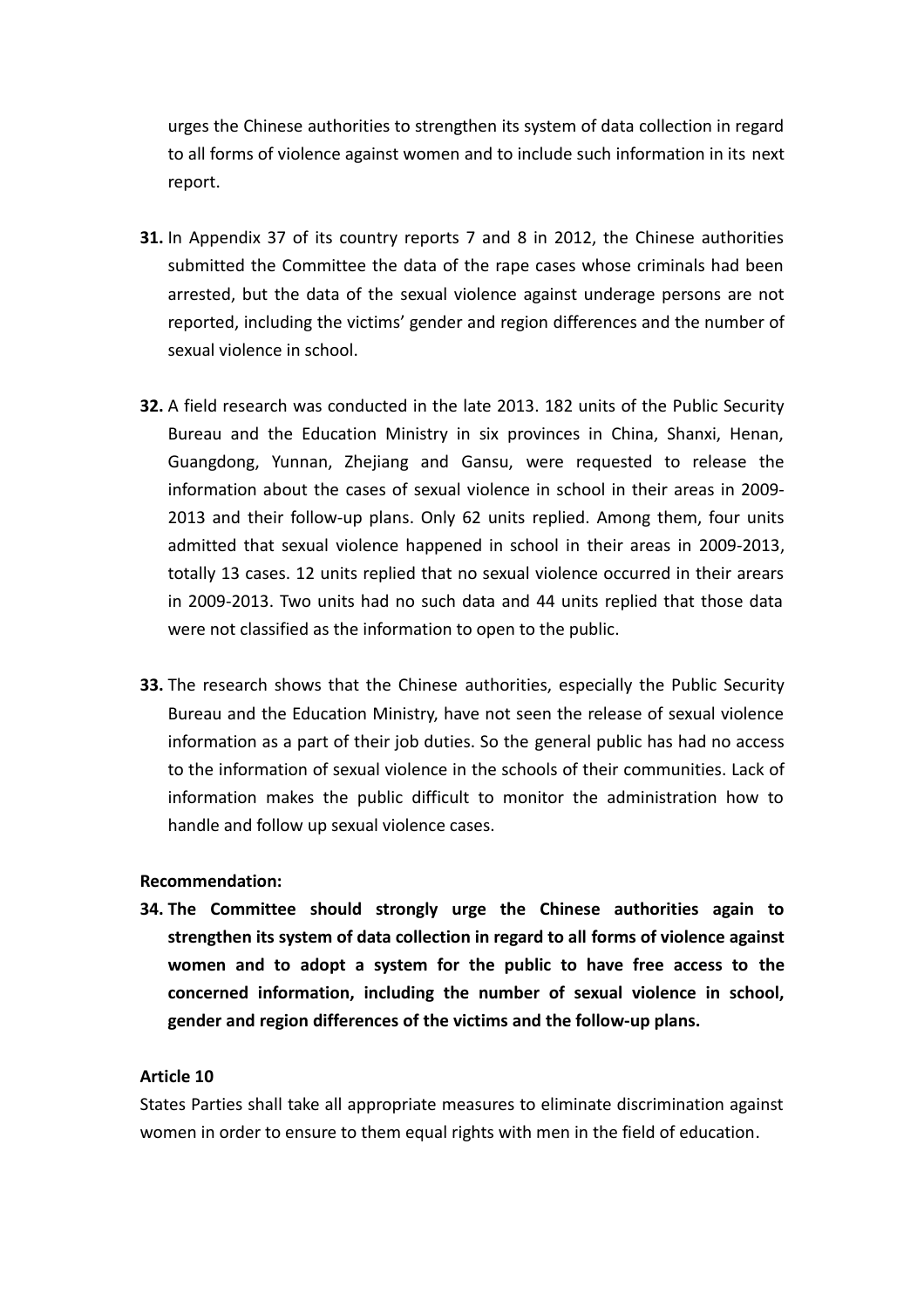- **35.** To ensure women to enjoy the equal rights with men in the field of education, a safe and gender-friendly environment with zero tolerance of sexual violence in school is very crucial. In terms of education rights of women, however, the Chinese authorities mention the school admission rate of women and girls in its country report in 2012. It does not cover the data of sexual violence in school and the information how the authorities ensure the victims of sexual violence the right to education.
- **36.** In 2014, the Chinese Education Ministry announced "Handling Methods of Primary and Secondary School Teachers Who Violate Career Ethics". The document advocates for prohibition of sexual harassment against students and of indecent relationship with students. It constitutes the actions punishable<sup>[2](#page-8-0)</sup>.
- **37.** "Teachers' Ethical Practices File System" has been developed by the local education authorities in many places in China. Sexual harassment against students is listed in Article 14 of teachers' ethical practices. Once a teacher violates the ethical practices, it will be recorded in the teacher's ethical practices file. It constitutes the teacher incapable of being employed as a teacher again.
- **38.** In the abovementioned research in 2013 (see para 32 of this report), 182 units of the Public Security Bureau and the Education Ministry were asked about their policies and mechanism to prevent and handle sexual violence in school. Only 19 units answered this question. Among them, 16 units stated that "Develop teachers' ethical practices" and "Develop teachers' ethical practices files" were the main ways to prevent sexual violence in school. Moreover, "No man allowed going in women dormitories" was also a way to prevent women from sexual violence in school.
- **39.** Such preventive measures, however, reduce sexual violence in school to a matter of teachers' personal ethical practices. It does not recognize that sexual violence in school is fundamentally rooted in gender inequality. Sexual violence in school is a structural issue, not only a personal issue. Prevention, monitoring, handling and follow-up of sexual violence in school request cooperation across government departments.

**40.** Since the education authorities is not obliged to provide follow-up rehabilitation

<span id="page-8-0"></span><sup>&</sup>lt;sup>2</sup> Education Ministry, People's Republic of China, "Handling Methods of Primary and Secondary School Teachers Who Violate Career Ethics" (in Chinese), January 11, 2014, http://www.gov.cn/gzdt/2014- 01/28/content\_2577296.htm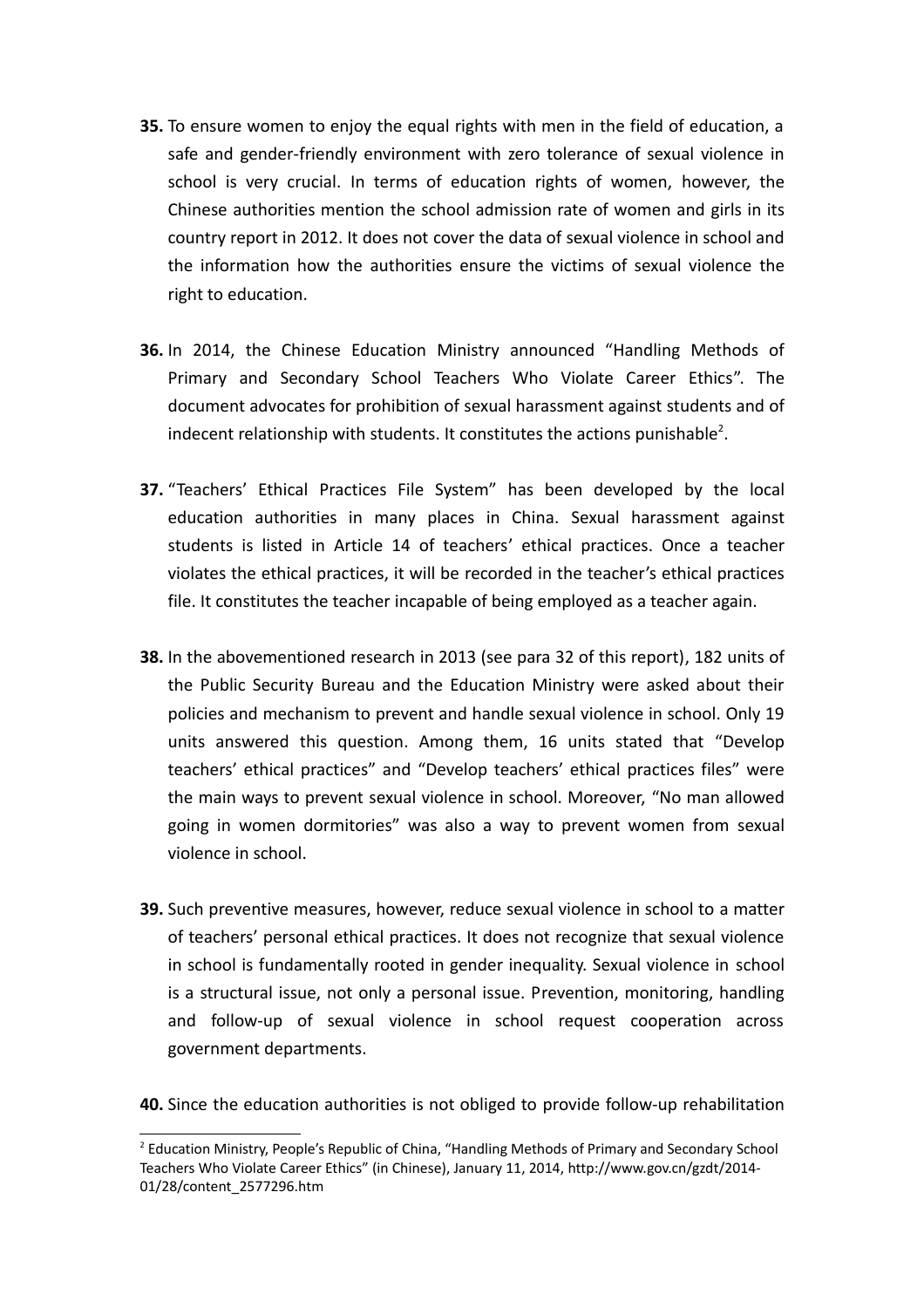services to the victims of sexual violence in school. The victims may undergo further sufferings from both verbal and physical attack of teachers, schoolmates and the community when they go back to school. This eventually forces the victims to leave school and to discontinue their studies.

**41.** In the sexual violence against six school girls in Hainan in May 2013 (see para 26 of this report), the local community and the victims' school had known the incident because of the wide coverage of local media. Four of the six victims refused to go back to the school and sought assistance of the local education authorities to look for new schools in other communities and to request an exemption of corresponding charges. But the local education authorities have hitherto had no answer to them. Therefore, the four girls are forced to stay at home and to cease their studies eventually.

#### **Recommendations:**

- **42. The Committee should urge the Chinese authorities to amend the existing laws for protection of children from sexual violence in school. Amendments should include the "Law on the Protection of Minors", the "Compulsory Education Law" and the "Law on the Protection of Rights and Interests of Women". Duties of the local education authorities in prevention and follow-up of sexual violence in school should be stated clearly. So the victims can act on the laws to hold the concerned government departments accountable.**
- **43. The Committee should urge the Chinese authorities to introduce sex education with gender equality and education against sex violence.**

#### **Article 12**

States Parties shall take all appropriate measures to eliminate discrimination against women in the field of health care in order to ensure, on a basis of equality of men and women, access to health care services, including those related to family planning.

**44.** In Article 22 of its concluding comments in August, 2006, The Committee calls upon the Chinese authorities "to provide immediate means of redress and protection to women and girls victims of violence, in accordance with the Committee's general recommendation 19". The General Recommendation 19 also stipulates that women enjoy the "right not to be subject to torture or to cruel, inhuman or degrading treatment or punishment" and the "right to the highest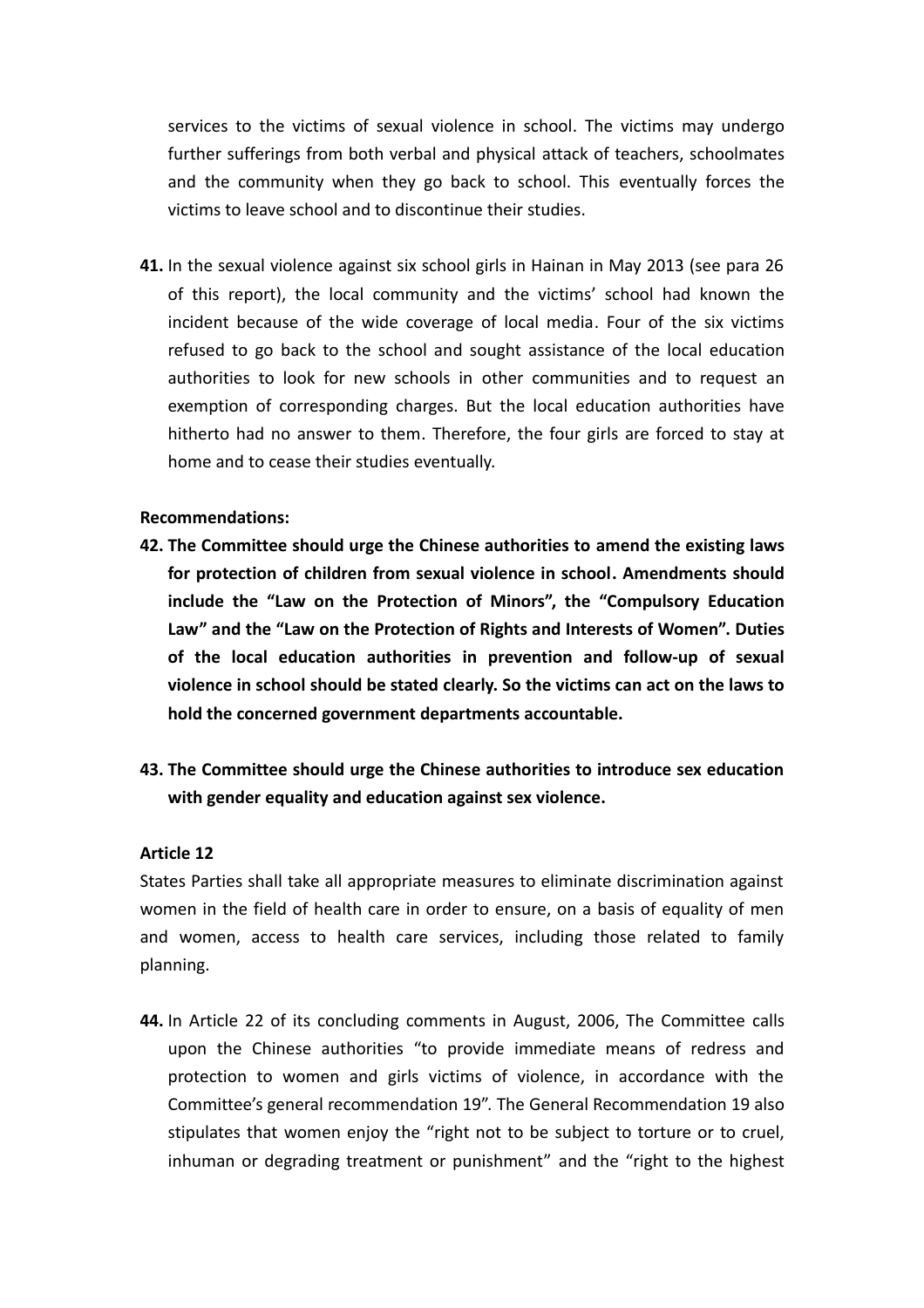standard attainable of physical and mental health".

- **45.** In paragraphs 98-99 of the country reports 7 and 8 of the Chinese Government in 2012, the medical aid and the examination of the victims of sexual violence jointly done by the Public Security Bureau and the Health Ministry are limited at domestic violence. The services do not cover sexual violence in public sphere, especially in school. The authorities do not provide the victims of sexual violence in school any follow-up rehabilitation services, medical support and mental health or counselling services.
- **46.** In "Baidu News", a search engine in China, when the key word, "性侵" (sexual violence in Chinese) is typed in, 581 cases of sexual violence are listed from January 2013 to April 2014. The victims of 260 cases are aged under 14 (44.8%). None of the victims of the 260 cases has received mental rehabilitation services from government.
- **47.** The research shows that the local authorities do not provide any mental health services and follow-up rehabilitation services to the underage victims of sexual violence. Experience of sexual violence causes long-term adverse impacts in physical and mental development of young victims.
- **48.** The Hainan case (see para 26 of this report) has shown clearly the sufferings of the victims of sexual violence and their further damage because the local authorities ignore the needs of the victims. Four of the six victims refused to go back to the school and requested the local education authorities to help them to change school in other arears. It seems that they have spoken to the air. The girls have long been under mental and social sufferings and have received no mental health or counselling services. One of them even tried to commit suicide, but was saved fortunately.

## **Recommendation**

**49. The Committee should urge the Chinese authorities to establish a specific government unit to take a holistic approach to provide comprehensive physical, psychological and social rehabilitation services to the underage victims of sexual violence.**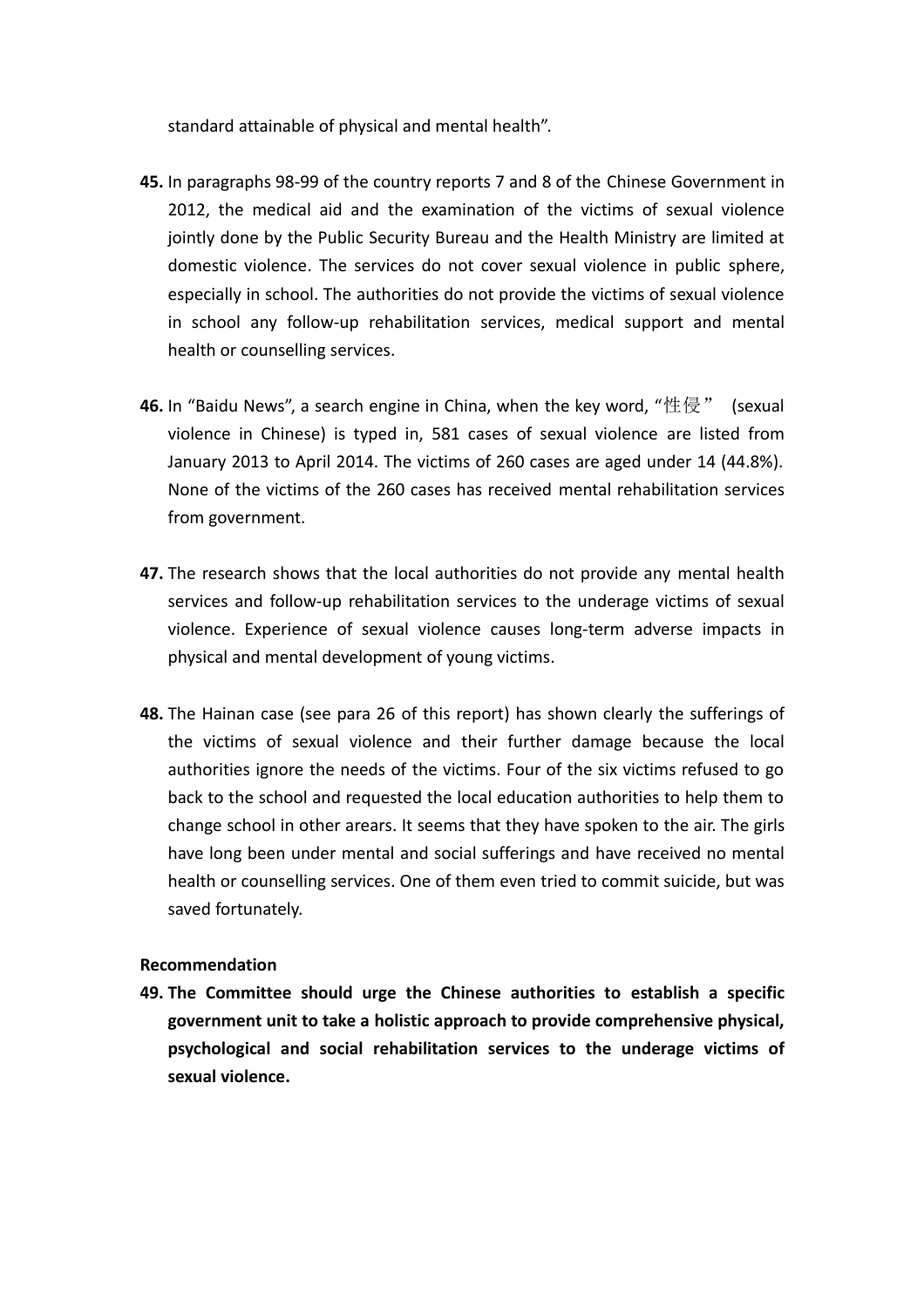# **B. Disabled Women in China**

- **50.** In its General Recommendation No. 18 (tenth session, 1991), the Committee "recommends that States parties provide information on disabled women in their periodic reports, and on measures taken to deal with their particular situation, including special measures to ensure that they have equal access to education and employment, health services and social security, and to ensure that they can participate in all areas of social and cultural life".
- **51.** In Article 14 of its concluding comments in August 2006, the Committee states,

The Committee calls upon the State party (the Chinese authorities) to study obstacles to data collection and to enhance the collection and the wide availability of sex-disaggregated statistical information, by region and by ethnic group, in regard to each of the provisions of the Convention, so as to enhance its capacity to design and implement targeted policies and programmes aimed at the promotion of gender equality and women's enjoyment of their human rights. It also recommends that the State party strengthen its monitoring and assessment of the impact of such policies and programmes and to take corrective measures whenever necessary. It requests the State party to provide such statistical information and trends over time in its next periodic report so that an in-depth assessment of the progress in the implementation of the Convention can be made.

- **52.** Although the data of disabled women are not mentioned above, but it is reasonably believed that it covers the data of disabled women because the General Recommendation 18 does request States parties to provide information on disabled women in their periodic reports.
- **53.** In its country reports 7 and 8 in 2012, the Chinese authorities provide few of data about disabled women in the fields of education, employment and health care. In the areas of education, employment, health care, economic and social interests, marriage and family lives and public participation, none or few words are found about the special needs of disabled women and relevant policies towards their needs. In China, the needs of disabled women are not identified, so their rights are not fully protected.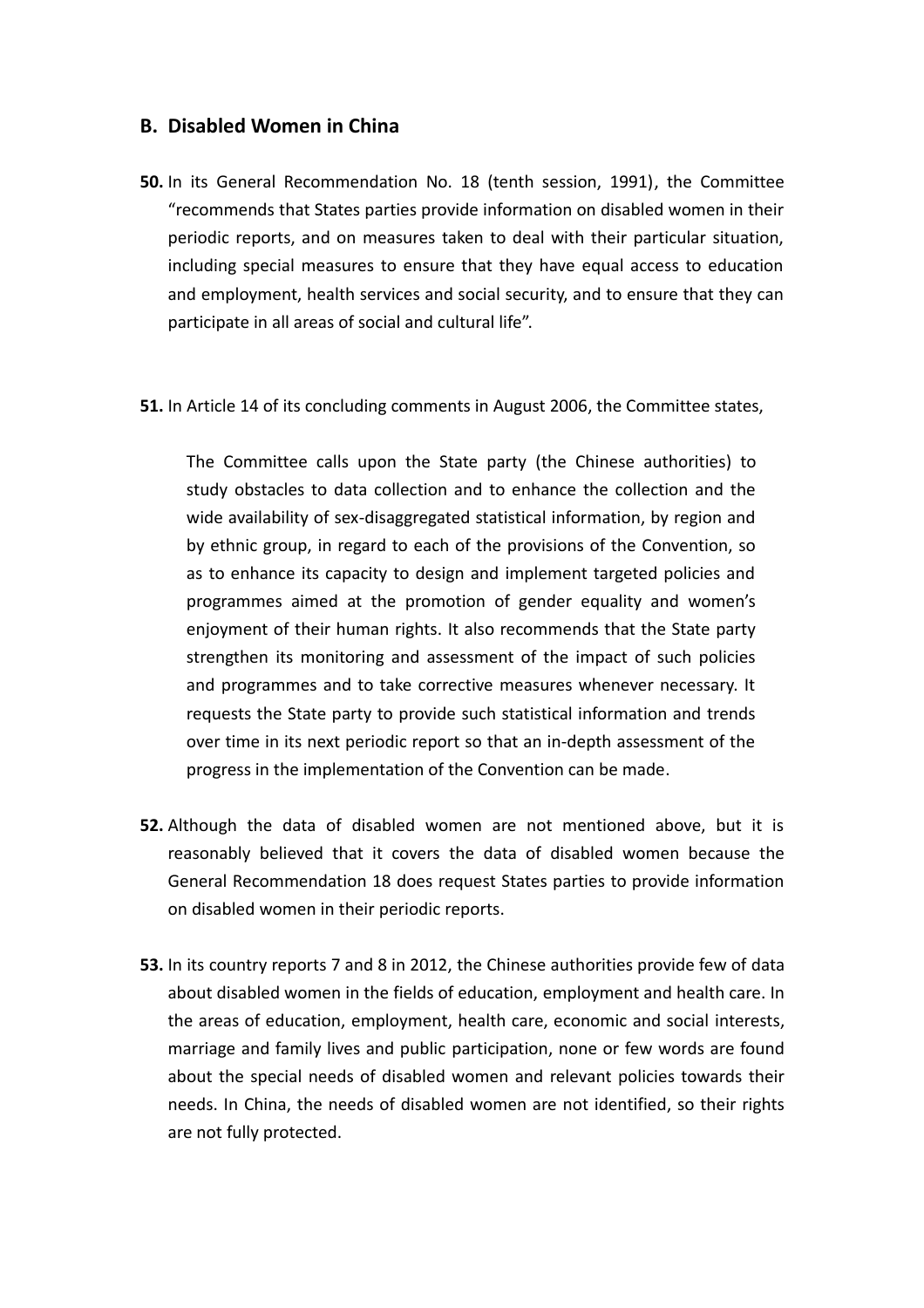**54.** Although the Chinese authorities emphasizes the equal rights of disabled women in "China Disabled 'Eleventh Five-Year' Development Program 2006-2010"  $(2006)^3$  $(2006)^3$ , disabled women in China have been still suffering from gender inequality in the fields of education and employment.

## **Recommendations:**

- **55. The Committee should demand the Chinese authorities to provide the sexdisaggregated statistical information of disabled women, by region and by ethnic group, in regard to various aspects, education, employment, health care, economic and social interests, marriage and family lives, and public participation.**
- **56. The Committee should urge the Chinese authorities to make temporary special measures to improve the social and economic status of disabled women.**

## **Article 10**

States Parties shall take all appropriate measures to eliminate discrimination against women in order to ensure to them equal rights with men in the field of education.

- **57.** Article 10 (b) of CEDAW is to ensure the equal right to education of women as same as the right men enjoy. Disabled women, however, have long suffered from unequal right to education.
- **58.** In a report of disabled women's survival and development examination in 2010, the data from Heilongjiang show us a sad picture. The data show that 50% of disabled persons are illiterate and 2/3 of them are women. There is a big gap between disabled men and disabled women on social development. In 2010, disabled women who had had no education shared 55.3% among total disabled women in China. It is 27.9% higher than that of disabled men.
- **59.** 4.5% of disabled women in China had received senior high school education or above, less 5.1% than that of disabled men. 26.4% of disabled women in China got employed, less 12.4% than that of disabled men. The Heilongjiang data show that, in 2010, the average annual income of disabled women was RMB 3,501, 85.9% of that of disabled men<sup>[4](#page-12-1)</sup>.

<span id="page-12-0"></span><sup>&</sup>lt;sup>3</sup> "China Disabled 'Eleventh Five-Year' Development Program 2006-2010" (2006) (in Chinese, http://www.cdpf.org.cn/zcfg/content/2011-06/09/content\_30341608.htm

<span id="page-12-1"></span><sup>&</sup>lt;sup>4</sup> "Disabilities and Sex: Report of Disabled Women's Survival and Development Examination (in Chinese), August 9, 2013, http://www.chinadevelopmentbrief.org.cn/newsview.php?id=7765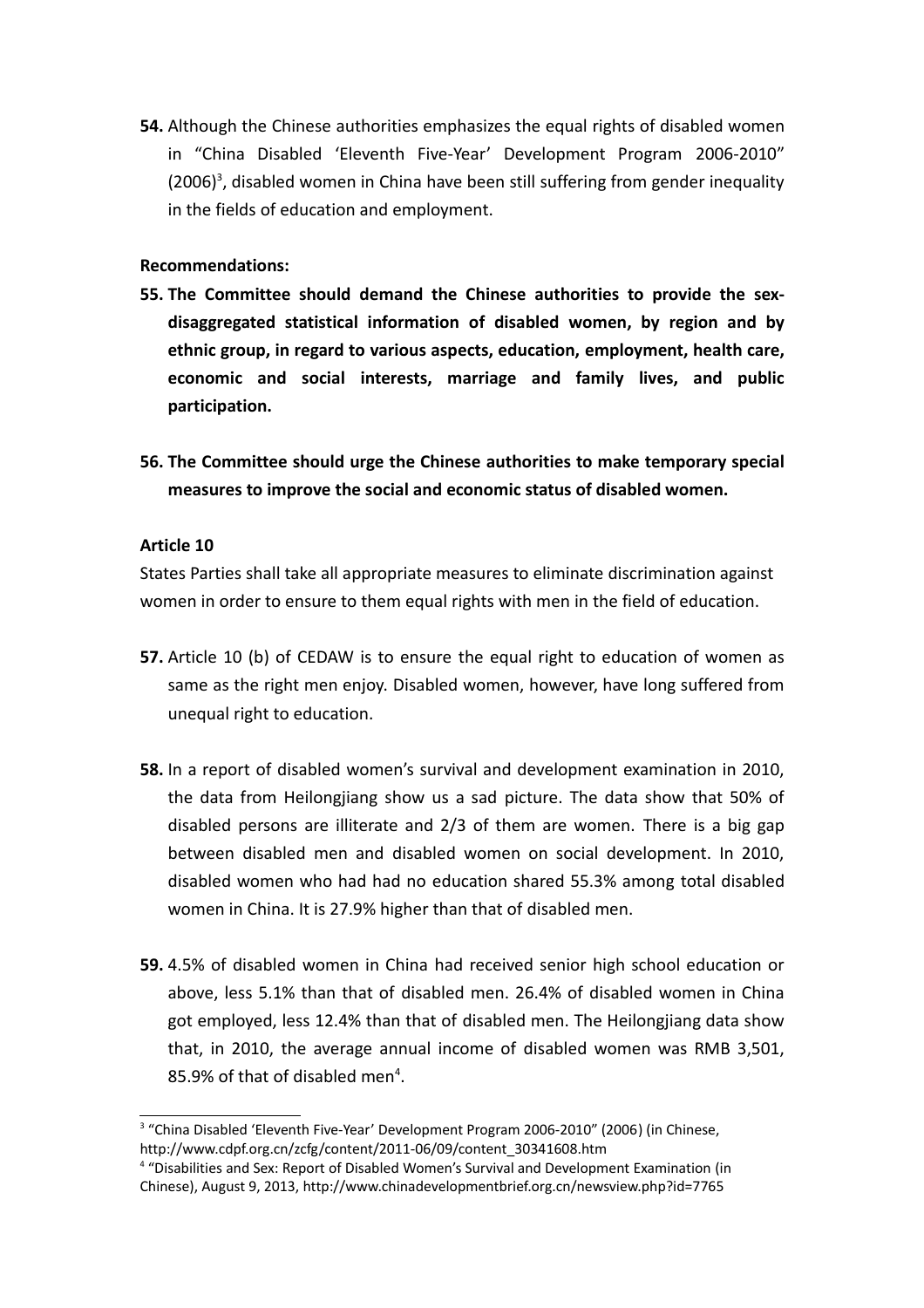**Recommendation:**

**60. The Committee should urge the Chinese authorities by all measures to ensure disabled girls the right to education, including economic and policy support.**

#### **Article 11**

States Parties shall take all appropriate measures to eliminate discrimination against women in the field of employment, ……, on a basis of equality of men and women

- **61.** The research on Heilongjiang shows that the unemployment rate of disabled persons was 26.0% in 2010, but less than 20% of disabled women got employed. Disabled women face more discrimination than disabled men. 62.8% of disabled women shared that they had experienced discrimination on employment, 5.4% higher than that of disabled men. The situation of disabled women in urban area goes worse. 72.1% of the disabled women in urban area faced discrimination on employment, 11.5% higher than that of disabled men. Disabled women face multi-discriminations on employment due to their gender, disability or village backgrounds.
- **62.** In June 2012, *Peninsular Metro*, an official press in China, reported a story how Ms. Liu Shuwen, a disabled college student, faced difficulties in getting employed. After graduation, Ms. Liu sent out 1,476 job applications totally. Since she stated in the application letter that she had disability in walking, no reply came to her. When she deleted the information of her disability, notices of interview came, but no further news after interview. When she called the companies she had had interviews before, she got different replies. Some enterprises told her they would not employ persons with disabilities. Some even blamed her why she had not stated her disability in application letter.
- **63.** Similar situation happened to another college student. Ms. Guo has looked for a job since graduation in 2012, but she was rejected more than a hundred times due to her disability.
- **64.** In Article 25 of its concluding comments in 2006, the Committee recommends that the Chinese authorities should utilize "temporary special measures in accordance with article 4, paragraph 1, of the Convention and the Committee's general recommendation 25 to accelerate the practical realization of the goal of de facto or substantive equality of women with men in all areas of the